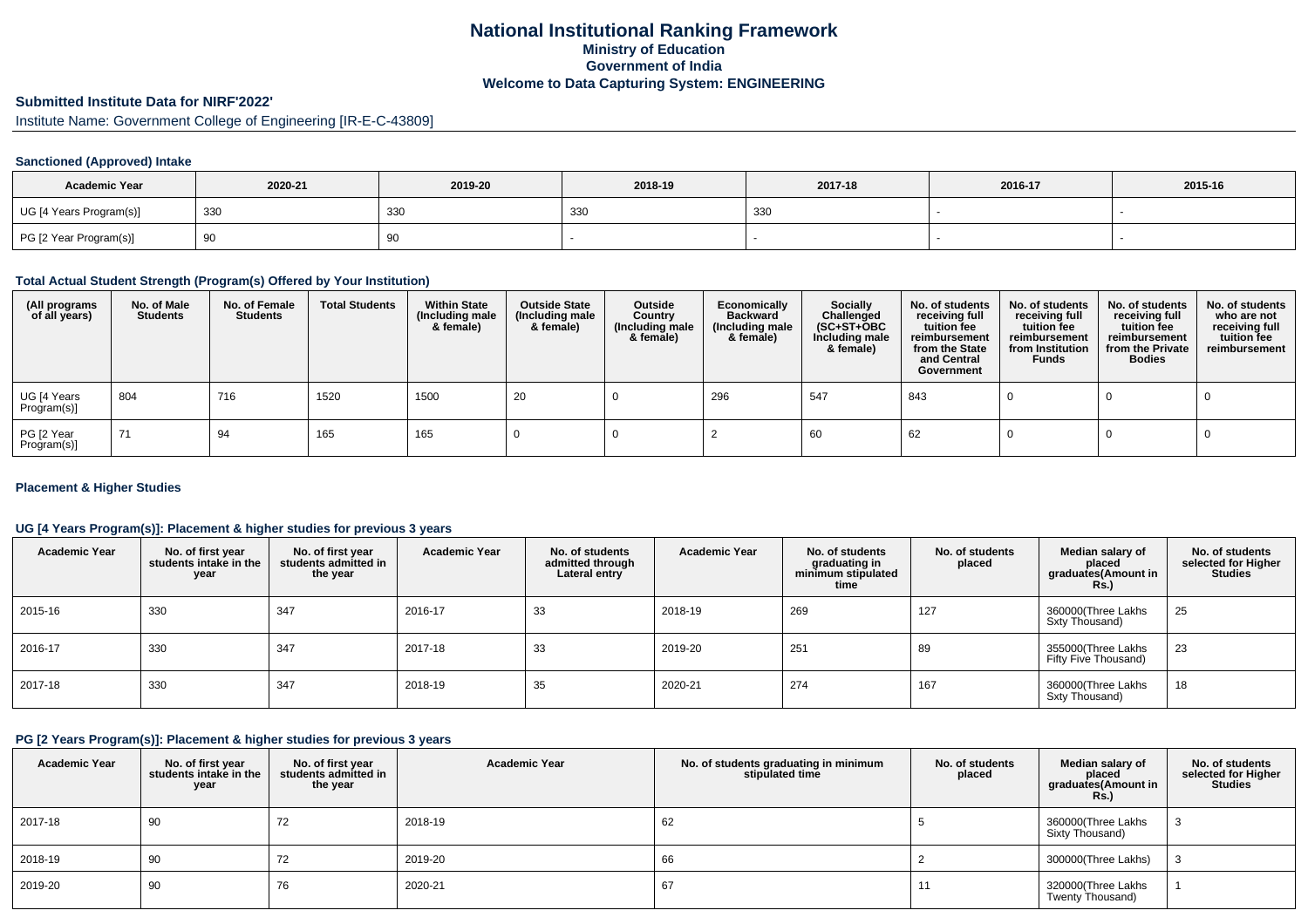#### **Ph.D Student Details**

| Ph.D (Student pursuing doctoral program till 2020-21 Students admitted in the academic year 2020-21 should not be entered here.) |                                                            |         |         |  |  |  |  |
|----------------------------------------------------------------------------------------------------------------------------------|------------------------------------------------------------|---------|---------|--|--|--|--|
| <b>Total Students</b>                                                                                                            |                                                            |         |         |  |  |  |  |
| Full Time<br>10                                                                                                                  |                                                            |         |         |  |  |  |  |
| Part Time                                                                                                                        |                                                            |         |         |  |  |  |  |
|                                                                                                                                  | No. of Ph.D students graduated (including Integrated Ph.D) |         |         |  |  |  |  |
|                                                                                                                                  | 2020-21                                                    | 2019-20 | 2018-19 |  |  |  |  |
| Full Time                                                                                                                        |                                                            |         |         |  |  |  |  |
| Part Time                                                                                                                        |                                                            |         |         |  |  |  |  |

# **Financial Resources: Utilised Amount for the Capital expenditure for previous 3 years**

| <b>Academic Year</b>                                                                                                                                                                      | 2020-21                                                                                              | 2019-20                                                                       | 2018-19                                                                      |  |  |  |  |  |  |
|-------------------------------------------------------------------------------------------------------------------------------------------------------------------------------------------|------------------------------------------------------------------------------------------------------|-------------------------------------------------------------------------------|------------------------------------------------------------------------------|--|--|--|--|--|--|
|                                                                                                                                                                                           | <b>Utilised Amount</b>                                                                               | <b>Utilised Amount</b>                                                        | <b>Utilised Amount</b>                                                       |  |  |  |  |  |  |
|                                                                                                                                                                                           | Annual Capital Expenditure on Academic Activities and Resources (excluding expenditure on buildings) |                                                                               |                                                                              |  |  |  |  |  |  |
| Library (Books, Journals and e-Resources only)                                                                                                                                            | 3241432 (Thiry Two Lakhs Forty One Thousand Four Hundred<br>and Thirty Two)                          | 2301219 (Twenty Three Lakhs One Thosand Two Hundred<br>and Nineteen)          | 1096932 (Ten Lakhs Ninety Six Thousand Nine Hundred and<br>Thirty Two)       |  |  |  |  |  |  |
| New Equipment and software for Laboratories                                                                                                                                               | 3116482 (Thirty One Lakhs Sixteen Thousand and Four<br>Hundred Eighty Two)                           | 2606720 (Twenty Six Lakhs Six Thousand Seven Hundred and<br>Twenty)           | 7082563 (Seventy Lakhs Eighty Two Thousand Five Hundred<br>and Sixty Three)  |  |  |  |  |  |  |
| <b>Engineering Workshops</b>                                                                                                                                                              | 0 (Zero)                                                                                             | 1737814 (Seventeen Lakhs Thirty Seven Thousand Eight<br>Hundred and Fourteen) | 4721709 (Forty Seven Lakhs Twenty One Thousand Seven<br>Hundred and Nine)    |  |  |  |  |  |  |
| Other expenditure on creation of Capital Assets (For setting up<br>classrooms, seminar hall, conference hall, library, Lab, Engq<br>workshops excluding expenditure on Land and Building) | 473904 (Four Lakhs Seventy Three Thousand Nine Hundred<br>and Four)                                  | 1235523 (Twelve Lakhs Thirty Five Thousand Five Hundred<br>and Twenty Three)  | 2614736 (Twenty Six Lakhs Fourteen Thousand Seven<br>Hundred and Thirty Six) |  |  |  |  |  |  |

# **Financial Resources: Utilised Amount for the Operational expenditure for previous 3 years**

| Academic Year                                                                                                                                                                                   | 2020-21                                                                                         | 2019-20                                                                                     | 2018-19                                                                                        |  |  |  |  |  |  |
|-------------------------------------------------------------------------------------------------------------------------------------------------------------------------------------------------|-------------------------------------------------------------------------------------------------|---------------------------------------------------------------------------------------------|------------------------------------------------------------------------------------------------|--|--|--|--|--|--|
|                                                                                                                                                                                                 | <b>Utilised Amount</b>                                                                          | <b>Utilised Amount</b>                                                                      | <b>Utilised Amount</b>                                                                         |  |  |  |  |  |  |
| <b>Annual Operational Expenditure</b>                                                                                                                                                           |                                                                                                 |                                                                                             |                                                                                                |  |  |  |  |  |  |
| Salaries (Teaching and Non Teaching staff)                                                                                                                                                      | 172732146 (Seventeen Crore Twenty Seven Lakhs Thirty Two<br>Thousand and One Hundred Forty Six) | 185510473 (Eighteen Crores Fifty Five Lakhs Ten Thousand<br>Four Hundred and Seventy Three) | 159551158 (Fifteen Crores Ninety Five Lakhs Fifty One<br>Thousand One Hundred and Fifty Eight) |  |  |  |  |  |  |
| Maintenance of Academic Infrastructure or consumables and<br>other running expenditures (excluding maintenance of hostels<br>and allied services, rent of the building, depreciation cost, etc) | 158226 (One Lakh Fifty Eight Thousand Two Hundred and<br>Twenty Six)                            | 1150094 (Eleven Lakhs Fifty Thousand Ninety Four)                                           | 4224678 (Forty Two Lakhs Twenty Four Thousand Six<br>Hundred Seventy Eigh)                     |  |  |  |  |  |  |
| Seminars/Conferences/Workshops                                                                                                                                                                  | 526250 (Five Lakh Twenty Six Thousand Two Hundred and<br>Fifty)                                 | 3788455 (Thirty Seven Lakhs Eighty Eight Thousand Four<br>Hundred and Fifty Five)           | 1243052 (Twelve Lakhs Forty Three Thousand Fifty Two)                                          |  |  |  |  |  |  |

**IPR**

| Calendar year            | 2020 | 2019 | 2018 |
|--------------------------|------|------|------|
| No. of Patents Published |      |      |      |
| No. of Patents Granted   |      |      |      |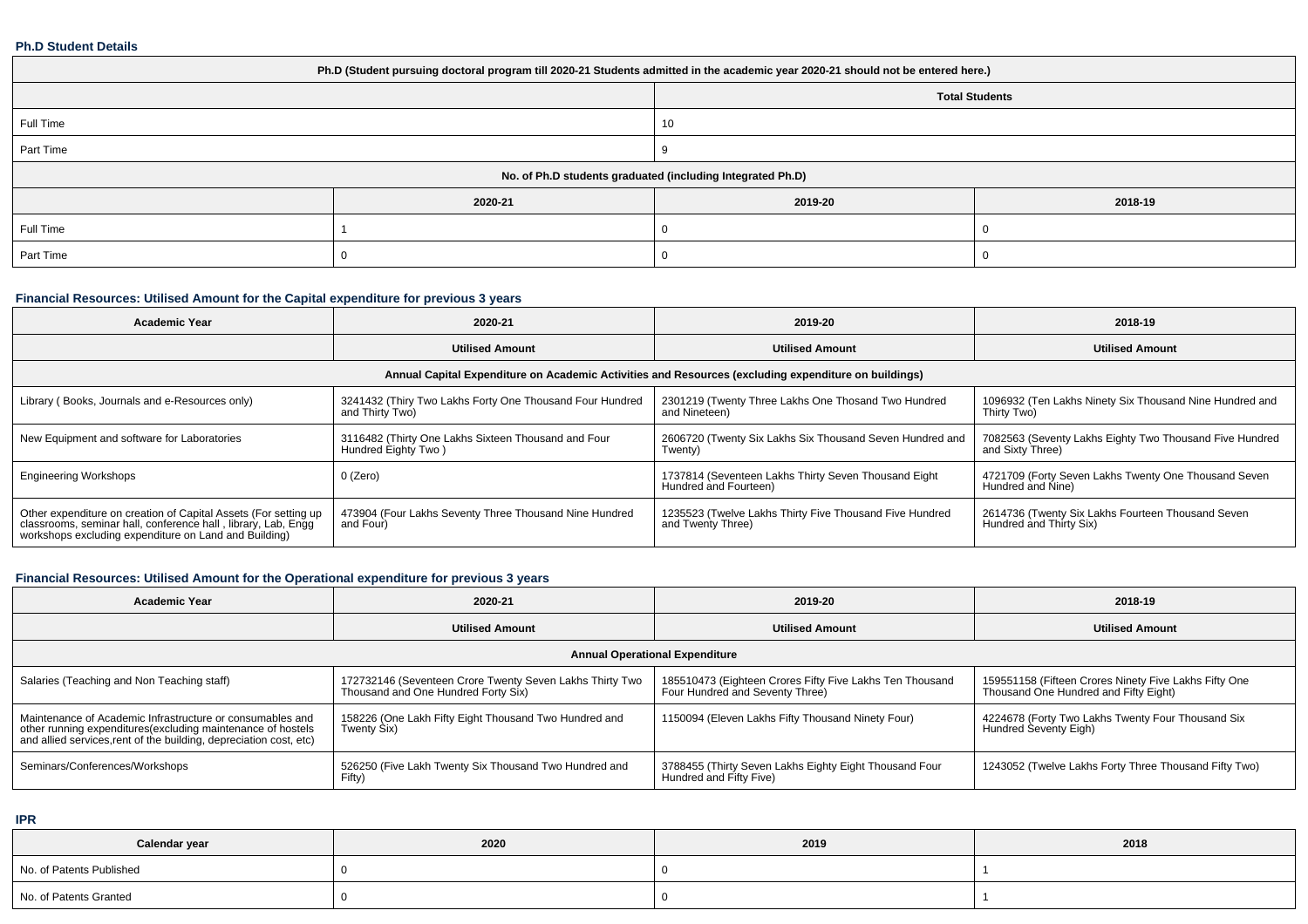### **Sponsored Research Details**

| <b>Financial Year</b>                    | 2020-21                   | 2019-20                                                  | 2018-19                                        |  |
|------------------------------------------|---------------------------|----------------------------------------------------------|------------------------------------------------|--|
| Total no. of Sponsored Projects          |                           | 10                                                       |                                                |  |
| Total no. of Funding Agencies            |                           |                                                          |                                                |  |
| Total Amount Received (Amount in Rupees) | 2700000                   | 5760471                                                  | 1343052                                        |  |
| Amount Received in Words                 | <b>Twenty Seven Lakhs</b> | Fifty seven lakh sixty thousand four hundred seventy one | Thirteen lakhs fourty three thousand fifty two |  |

### **Consultancy Project Details**

| <b>Financial Year</b>                    | 2020-21                                                           | 2019-20                                                                                                                  | 2018-19 |
|------------------------------------------|-------------------------------------------------------------------|--------------------------------------------------------------------------------------------------------------------------|---------|
| Total no. of Consultancy Projects        | 151                                                               | 142                                                                                                                      | 645     |
| Total no. of Client Organizations        |                                                                   | 122                                                                                                                      | 556     |
| Total Amount Received (Amount in Rupees) | 6382754                                                           | 4552667                                                                                                                  | 6447241 |
| Amount Received in Words                 | Sixty Three Lakhs Eighty Two Thousand Seven Hundred Fifty<br>Four | Forty Five Lakhs Fifty Two Thousand Six Hundred Sixty Seven Sixty four lakh fourty seven thousand two hundred fourty one |         |

# **PCS Facilities: Facilities of physically challenged students**

| 1. Do your institution buildings have Lifts/Ramps?                                                                                                         | Yes, more than 40% of the buildings |
|------------------------------------------------------------------------------------------------------------------------------------------------------------|-------------------------------------|
| 2. Do your institution have provision for walking aids, including wheelchairs and transportation from one building to another for<br>handicapped students? | Yes                                 |
| 3. Do your institution buildings have specially designed toilets for handicapped students?                                                                 | Yes, more than 40% of the buildings |

### **Faculty Details**

| Srno           | Name                            | Age | Designation                | Gender | Qualification | <b>Experience (In</b><br>Months) | <b>Currently working</b><br>with institution? | <b>Joining Date</b> | <b>Leaving Date</b>      | <b>Association type</b> |
|----------------|---------------------------------|-----|----------------------------|--------|---------------|----------------------------------|-----------------------------------------------|---------------------|--------------------------|-------------------------|
|                | Shahin M                        | 50  | Professor                  | Male   | Ph.D          | 322                              | Yes                                           | 03-06-1999          | $\sim$                   | Regular                 |
| $\overline{2}$ | <b>SAJESH KUMAR</b><br>ULAYIL   | 42  | <b>Assistant Professor</b> | Male   | Ph.D          | 214                              | Yes                                           | 09-06-2005          | $\sim$                   | Regular                 |
| 3              | Jayaprakash P                   | 46  | Associate Professor        | Male   | Ph.D          | 274                              | No                                            | 04-06-1999          | 01-10-2021               | Regular                 |
|                | <b>BABURAJ P</b>                | 48  | <b>Assistant Professor</b> | Male   | Ph.D          | 274                              | No                                            | 08-11-2001          | 01-10-2021               | Regular                 |
| 5              | <b>BABURAJ K V</b>              | 50  | <b>Assistant Professor</b> | Male   | M.Tech        | 154                              | Yes                                           | 12-08-2011          | $\sim$                   | Regular                 |
| 6              | RANJITH RAM A                   | 47  | Professor                  | Male   | Ph.D          | 274                              | Yes                                           | 26-02-2001          | $\sim$                   | Regular                 |
|                | <b>MANOJKUMAR P</b>             | 48  | <b>Assistant Professor</b> | Male   | M.Sc.         | 214                              | Yes                                           | 20-06-2012          | $\sim$                   | Regular                 |
| 8              | MANOJ KUMAR M<br>$\vee$         | 46  | Associate Professor        | Male   | Ph.D          | 154                              | Yes                                           | 19-07-2004          | $\sim$                   | Regular                 |
| 9              | SUDHEESHKUMAR<br>C <sub>P</sub> | 47  | <b>Assistant Professor</b> | Male   | Ph.D          | 238                              | Yes                                           | 08-12-2003          | $\sim$                   | Regular                 |
| 10             | Kishor Kumar V V                | 42  | <b>Assistant Professor</b> | Male   | M.Tech        | 214                              | Yes                                           | 22-01-2014          | $\overline{\phantom{a}}$ | Regular                 |
| 11             | <b>GIREESANKK</b>               | 44  | Associate Professor        | Male   | Ph.D          | 178                              | Yes                                           | 23-12-2010          | $\sim$                   | Regular                 |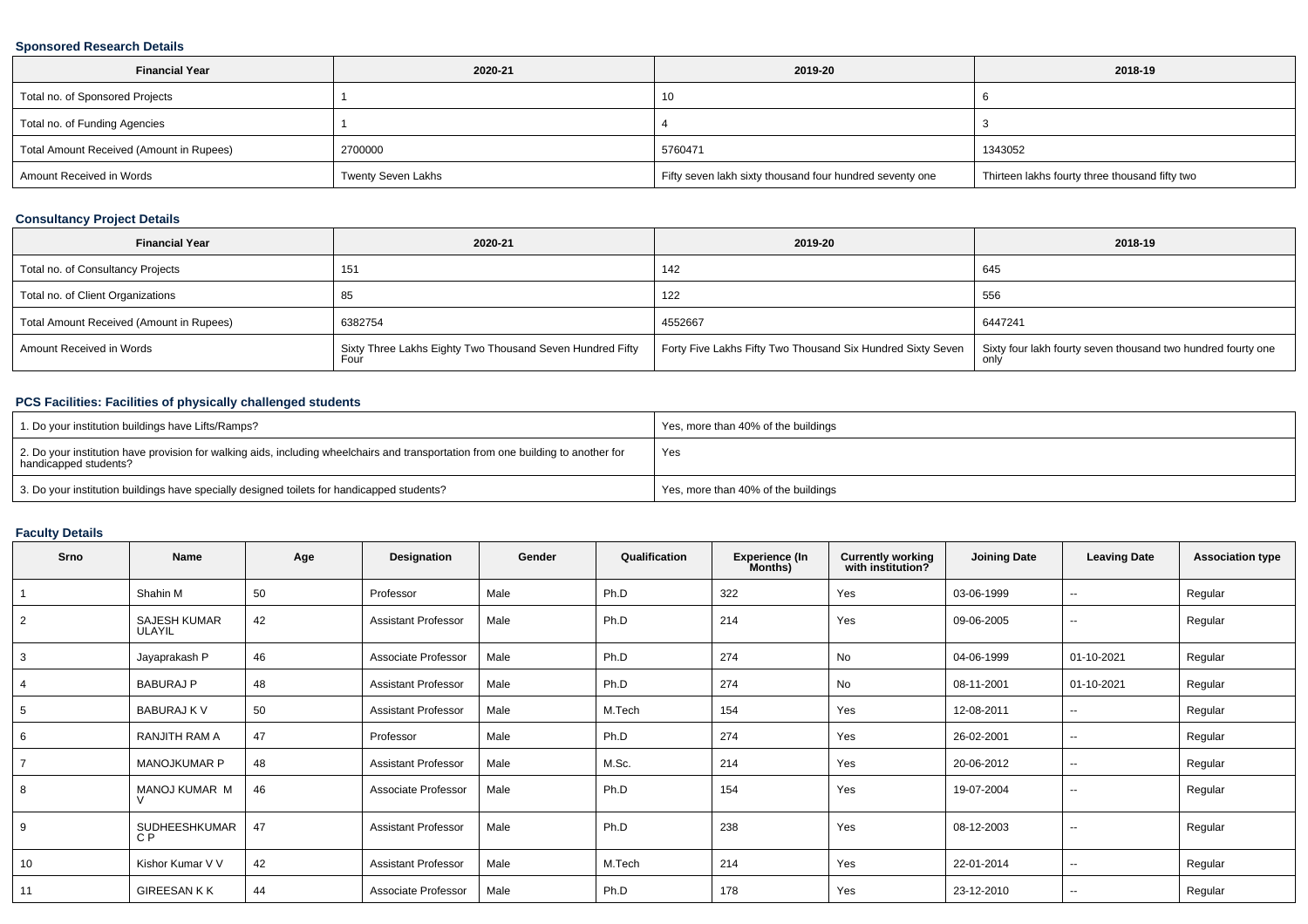| 12     | <b>SARATH RAVI</b>           | 32 | <b>Assistant Professor</b> | Male   | Ph.D          | 35  | Yes           | 29-11-2021 | $\overline{\phantom{a}}$ | Adhoc / Contractual |
|--------|------------------------------|----|----------------------------|--------|---------------|-----|---------------|------------|--------------------------|---------------------|
| 13     | <b>NISHIL KUMAR PP</b>       | 47 | <b>Assistant Professor</b> | Male   | M.Tech        | 190 | Yes           | 02-03-2005 | $\overline{\phantom{a}}$ | Regular             |
| 14     | THAHIR P C                   | 49 | Associate Professor        | Male   | M.A           | 262 | Yes           | 01-06-2011 | $\overline{\phantom{a}}$ | Regular             |
| 15     | RAJESH M                     | 51 | Associate Professor        | Male   | Ph.D          | 298 | Yes           | 02-06-2000 | $\overline{\phantom{a}}$ | Regular             |
| 16     | Jose M J                     | 42 | <b>Assistant Professor</b> | Male   | M.Tech        | 166 | Yes           | 31-01-2014 | $\overline{\phantom{a}}$ | Regular             |
| 17     | SIVADAS P V                  | 50 | <b>Assistant Professor</b> | Male   | M.Sc.         | 166 | Yes           | 07-03-2005 | $\overline{\phantom{a}}$ | Regular             |
| 18     | SARITHA E                    | 41 | <b>Assistant Professor</b> | Female | M.Tech        | 178 | Yes           | 06-10-2009 | ÷.                       | Regular             |
| 19     | VINIOD KUMAR V               | 49 | Associate Professor        | Male   | Ph.D          | 286 | Yes           | 30-01-2003 | ⊶.                       | Regular             |
| 20     | TOBY JOSEPH<br>MATHEW K K    | 43 | <b>Assistant Professor</b> | Male   | Ph.D          | 130 | Yes           | 22-03-2007 | $\overline{\phantom{a}}$ | Regular             |
| 21     | ANNIE SABITHA<br><b>PAUL</b> | 42 | <b>Assistant Professor</b> | Female | Ph.D          | 142 | Yes           | 22-06-2011 | $\overline{\phantom{a}}$ | Regular             |
| 22     | ABDUL NAZAR K P              | 43 | <b>Assistant Professor</b> | Male   | Ph.D          | 178 | Yes           | 21-12-2006 | $\overline{\phantom{a}}$ | Regular             |
| 23     | Saji K P                     | 55 | <b>Assistant Professor</b> | Male   | M.Tech        | 262 | Yes           | 18-12-2003 | $\overline{\phantom{a}}$ | Regular             |
| 24     | RAJAN T                      | 49 | <b>Assistant Professor</b> | Male   | M.Tech        | 216 | Yes           | 09-05-2018 | $\overline{\phantom{a}}$ | Regular             |
| 25     | <b>SREEKUMAR C</b>           | 48 | Professor                  | Male   | Ph.D          | 276 | Yes           | 11-04-2017 | $\overline{\phantom{a}}$ | Regular             |
| 26     | <b>SAJITH K</b>              | 47 | Professor                  | Male   | Ph.D          | 288 | Yes           | 13-06-2017 | $\overline{\phantom{a}}$ | Regular             |
| 27     | SAJITH B                     | 43 | <b>Assistant Professor</b> | Male   | M.Tech        | 166 | Yes           | 25-07-2011 | $\sim$                   | Regular             |
| 28     | Harisha D K                  | 32 | <b>Assistant Professor</b> | Female | M.Tech        | 80  | Yes           | 03-08-2020 | $\overline{\phantom{a}}$ | Adhoc / Contractual |
| 29     | Rajeevan B                   | 47 | Professor                  | Male   | Ph.D          | 250 | Yes           | 01-06-2000 | $\overline{\phantom{a}}$ | Regular             |
| 30     | NAVAS K A                    | 56 | Associate Professor        | Male   | Ph.D          | 406 | No            | 19-09-2016 | 31-05-2021               | Regular             |
| 31     | K M Peethambaran             | 56 | Professor                  | Male   | Ph.D          | 370 | No            | 11-06-2013 | 31-05-2021               | Regular             |
| 32     | LASEENA C A                  | 37 | <b>Assistant Professor</b> | Female | M.Tech        | 159 | Yes           | 31-03-2008 | ÷.                       | Regular             |
| 33     | SHEEBAK                      | 44 | <b>Assistant Professor</b> | Female | M.Tech        | 166 | Yes           | 07-08-2008 | $\sim$                   | Regular             |
| 34     | Rajesh K N                   | 47 | Professor                  | Male   | Ph.D          | 250 | Yes           | 01-06-2000 | $\sim$                   | Regular             |
| 35     | Vandana<br>Sreedharan        | 49 | Associate Professor        | Female | Ph.D          | 298 | Yes           | 02-06-2001 | $\overline{\phantom{a}}$ | Regular             |
| 36     | RAJEEV K K                   | 40 | <b>Assistant Professor</b> | Male   | M.Tech        | 130 | Yes           | 15-06-2015 | $\overline{\phantom{a}}$ | Regular             |
| $37\,$ | NAVEEN R D                   | 38 | <b>Assistant Professor</b> | Male   | MP.Ed.        | 156 | Yes           | 07-06-2017 | $\overline{\phantom{a}}$ | Regular             |
| 38     | SUKESH A                     | 44 | <b>Assistant Professor</b> | Male   | Ph.D          | 156 | Yes           | 12-06-2017 | $\overline{\phantom{a}}$ | Regular             |
| 39     | Nishanth K                   | 38 | <b>Assistant Professor</b> | Male   | M.Tech        | 130 | Yes           | 13-12-2013 | Ξ.                       | Regular             |
| 40     | P Sooraj                     | 45 | Professor                  | Male   | Ph.D          | 250 | Yes           | 20-01-2000 | щ.                       | Regular             |
| 41     | RAMESH V R                   | 43 | <b>Assistant Professor</b> | Male   | M.Sc.         | 130 | Yes           | 22-03-2013 | н,                       | Regular             |
| 42     | AJAYAKUMAR N                 | 54 | <b>Assistant Professor</b> | Male   | <b>B.Tech</b> | 94  | Yes           | 04-06-2013 | щ.                       | Regular             |
| 43     | ANIL KUMAR S S               | 56 | Associate Professor        | Male   | M.Sc.         | 298 | $\mathsf{No}$ | 10-10-2013 | 31-05-2021               | Regular             |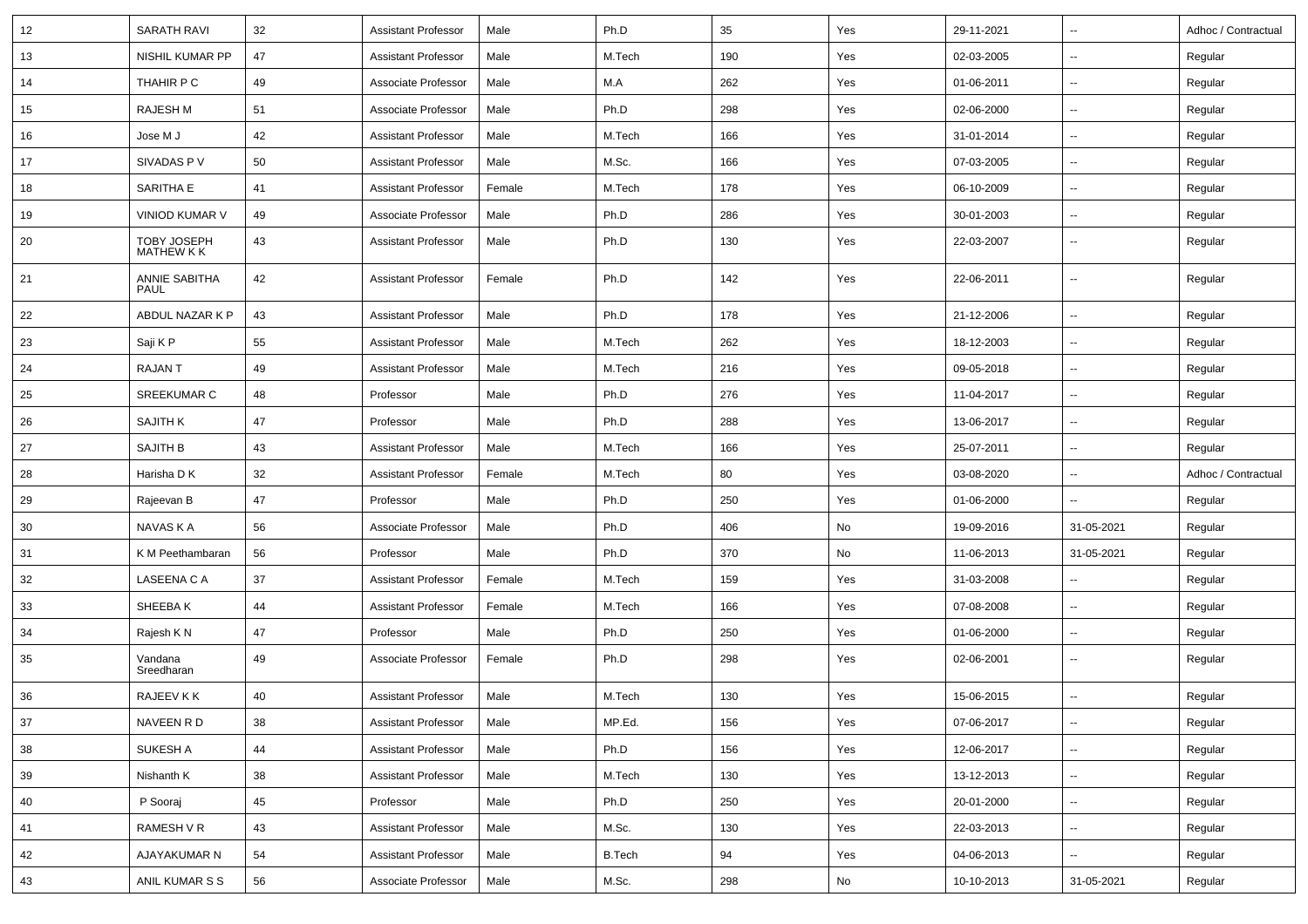| 44 | <b>ASOKAN OV</b>         | 54     | Associate Professor        | Male   | M.Tech | 214 | Yes | 15-06-2015 | $\mathbf{u}$             | Regular |
|----|--------------------------|--------|----------------------------|--------|--------|-----|-----|------------|--------------------------|---------|
| 45 | Priyak N K               | 34     | <b>Assistant Professor</b> | Male   | M.Tech | 118 | Yes | 03-06-2013 | $\sim$                   | Regular |
| 46 | P Mahesh Kumar           | 47     | Professor                  | Male   | Ph.D   | 262 | Yes | 14-06-1999 | --                       | Regular |
| 47 | REKHA K P                | 37     | <b>Assistant Professor</b> | Female | M.Sc.  | 49  | Yes | 10-07-2017 | $\sim$                   | Regular |
| 48 | VINODAN P K              | 52     | <b>Assistant Professor</b> | Male   | M.Sc.  | 274 | Yes | 26-08-2006 | $\overline{\phantom{a}}$ | Regular |
| 49 | DHANESH CHATTA           | 49     | <b>Assistant Professor</b> | Male   | M.Tech | 238 | Yes | 18-07-2006 | $\mathbf{u}$             | Regular |
| 50 | <b>GOVINDAN P</b>        | 41     | <b>Assistant Professor</b> | Male   | Ph.D   | 180 | Yes | 08-06-2006 | $\sim$                   | Regular |
| 51 | <b>ISMAYIL C</b>         | 53     | Associate Professor        | Male   | Ph.D   | 276 | Yes | 05-06-2017 | $\sim$                   | Regular |
| 52 | BINDU P V                | 45     | <b>Assistant Professor</b> | Female | Ph.D   | 228 | Yes | 14-08-2017 | $\sim$                   | Regular |
| 53 | RAFEEQUE P C             | 47     | Professor                  | Male   | Ph.D   | 300 | Yes | 11-03-2019 | $\sim$                   | Regular |
| 54 | SAKHI S ANAND            | 40     | Associate Professor        | Female | M.Tech | 192 | Yes | 11-03-2019 | $\overline{\phantom{a}}$ | Regular |
| 55 | SHINE S                  | 44     | Associate Professor        | Male   | M.Tech | 252 | Yes | 11-03-2019 | $\sim$                   | Regular |
| 56 | DILEEP M R               | 39     | <b>Assistant Professor</b> | Male   | M.Tech | 96  | Yes | 25-05-2019 | $\sim$                   | Regular |
| 57 | ASJAD NABEEL P           | 30     | <b>Assistant Professor</b> | Male   | M.Tech | 48  | Yes | 03-10-2019 | $\sim$                   | Regular |
| 58 | <b>BINCY ANTONY M</b>    | 33     | <b>Assistant Professor</b> | Female | M.Tech | 102 | Yes | 03-10-2019 | $\sim$                   | Regular |
| 59 | MRIDULA TV               | 39     | <b>Assistant Professor</b> | Female | M.Tech | 156 | Yes | 04-10-2019 | $\sim$                   | Regular |
| 60 | BABY C J                 | 31     | <b>Assistant Professor</b> | Female | M.Tech | 84  | Yes | 03-10-2019 | $\overline{a}$           | Regular |
| 61 | THRESIA M M              | 38     | <b>Assistant Professor</b> | Female | M.Tech | 168 | Yes | 16-08-2019 | $\sim$                   | Regular |
| 62 | MUHAMMED<br>RAMEES M K P | 33     | <b>Assistant Professor</b> | Male   | M.Tech | 108 | Yes | 15-07-2019 | $\sim$                   | Regular |
| 63 | ANJALI ANAND K           | 32     | <b>Assistant Professor</b> | Female | Ph.D   | 42  | Yes | 18-07-2019 | $\sim$                   | Regular |
| 64 | SHINY G                  | 52     | Professor                  | Female | Ph.D   | 312 | Yes | 24-07-2019 | $\sim$                   | Regular |
| 65 | RAMANAND A C             | 33     | <b>Assistant Professor</b> | Male   | M.Tech | 80  | Yes | 26-07-2019 | $\sim$                   | Regular |
| 66 | AMAL S KANNAN            | 33     | <b>Assistant Professor</b> | Male   | M.Tech | 49  | Yes | 25-07-2019 | Ξ.                       | Regular |
| 67 | SAJEEV K JOSE            | 30     | <b>Assistant Professor</b> | Male   | M.Tech | 36  | Yes | 22-07-2019 | $\overline{\phantom{a}}$ | Regular |
| 68 | <b>BINOY K P</b>         | 32     | <b>Assistant Professor</b> | Male   | M.Tech | 72  | Yes | 22-07-2019 |                          | Regular |
| 69 | AJITH K K                | 36     | <b>Assistant Professor</b> | Male   | Ph.D   | 80  | No  | 29-07-2019 | 07-08-2021               | Regular |
| 70 | <b>HAREESH K</b>         | 34     | <b>Assistant Professor</b> | Male   | M.Tech | 76  | Yes | 22-07-2019 | $\overline{\phantom{a}}$ | Regular |
| 71 | RAJESH<br>VANCHIPURA     | 47     | Associate Professor        | Male   | Ph.D   | 276 | Yes | 21-03-2019 | $\sim$                   | Regular |
| 72 | <b>ROSHINDAS M P</b>     | 34     | <b>Assistant Professor</b> | Male   | M.Tech | 100 | Yes | 07-08-2019 | $\overline{\phantom{a}}$ | Regular |
| 73 | SHIJIN MANIYATH          | 34     | <b>Assistant Professor</b> | Male   | M.Tech | 120 | Yes | 02-08-2019 | $\sim$                   | Regular |
| 74 | JAYEE K<br>VARGHESE      | 52     | Associate Professor        | Male   | M.Tech | 264 | Yes | 21-03-2019 | Ξ.                       | Regular |
| 75 | <b>BINDU M D</b>         | $50\,$ | Associate Professor        | Female | Ph.D   | 234 | Yes | 21-03-2019 | $\sim$                   | Regular |